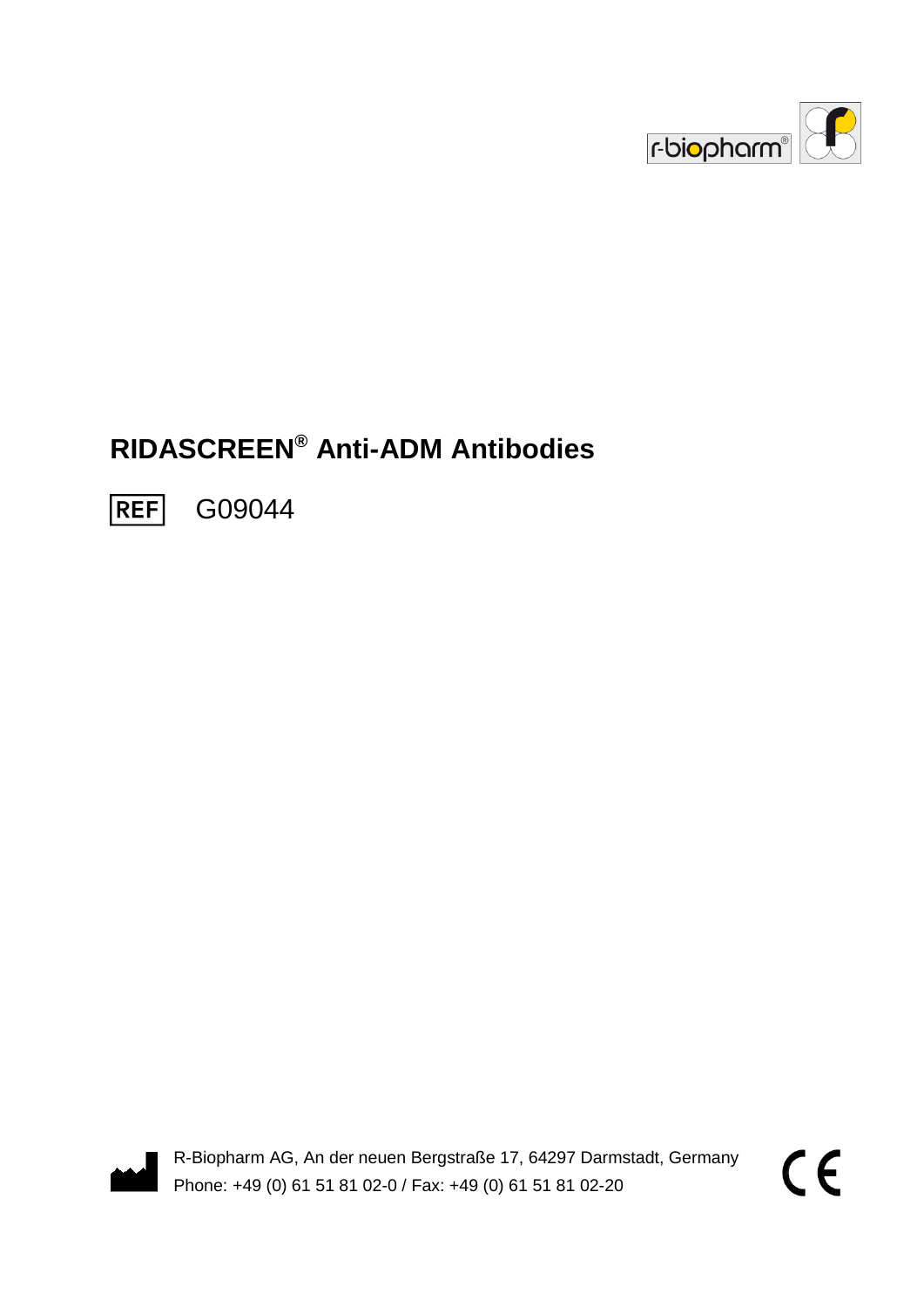## **1. Intended use**

For *in-vitro* diagnostic use. RIDASCREEN® Anti-ADM Antibodies is an enzyme immunoassay intended for the quantitative determination of antibodies to adalimumab (ATA) in human serum and plasma.

#### **2. Summary and explanation of the test**

## **Therapeutic Drug Monitoring**

Adalimumab (ADM) is a fully human therapeutic monoclonal antibody that targets the pro-inflammatory cytokine TNF-α. The introduction of adalimumab has revolutionized the treatment of chronic inflammatory diseases such as inflammatory bowel diseases (IBD), rheumatoid arthritis (RA), plaque psoriasis, and spondyloarthritis. It has been proven that adalimumab can induce long-lasting remission and improve the patient's quality of life. [1] Nevertheless, some patients do not respond to ADM therapy (primary non-responders), while others lose response over time (secondary nonresponders). [2]

#### **Immunogenicity**

Secondary loss of drug efficacy often occurs because of the immunogenic characteristics of the drug leading to the development of antibodies to adalimumab (ATA). ATA can develop in any patient undergoing adalimumab therapy. These antibodies primarily neutralize the activity of adalimumab through immunocomplex formation. [3] In addition, these immunocomplexes are rapidly cleared from the system. <sup>[4]</sup> Analytically, they are responsible for subtherapeutic adalimumab concentrations.

In the event of very low trough level concentrations of adalimumab  $\left($  < 1 µg/ml), subsequent measurement of ATA may be helpful in determining the optimum treatment strategy. [5]

## **Diagnostic Value**

The diagnostic value of RIDASCREEN® Anti-ADM Antibodies lies in its ability to stratify patients with subtherapeutic adalimumab concentrations (< 1 ug/ml) into patients who need a dose increase and those who should be switched to another drug. Various studies have demonstrated that patients with low adalimumab concentrations (< 1 µg/ml) and no or low ATA titers can benefit from an increase in the adalimumab dose. <sup>[5]</sup>

Importantly, the ATA titers in patients undergoing a dose increase must be monitored closely. Patients who have high ATA titers are preferably switched to a new drug, either from the same drug class or from another drug class.

Note: RIDASCREEN® Anti-ADM Antibodies cannot detect ATA in the presence of high adalimumab concentrations. It should only be used when < 1 µg/ml adalimumab is quantified in the samples using RIDASCREEN® ADM Monitoring (G09043).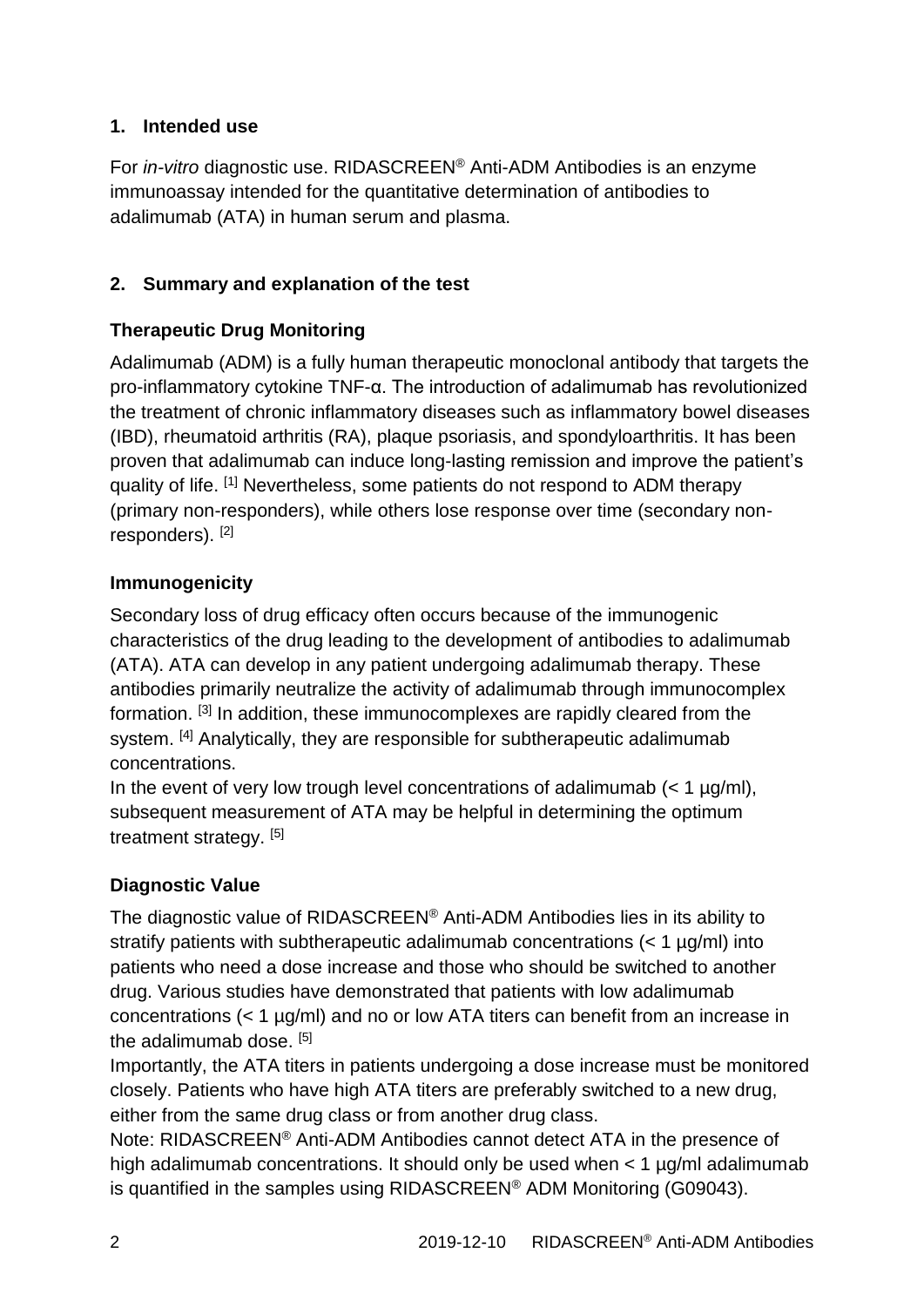## **3. Test principle**

In the RIDASCREEN® Anti-ADM Antibodies, a highly specific monoclonal antibody (MA-ADM6A10), which was isolated and characterized at the University of Leuven (KU Leuven), is used in a bridging ELISA. This antibody binds specifically to adalimumab. [6,7]

Adalimumab molecules bind to the surface of the well in the Microtiter plate. A dilution of the patient specimen which is to be tested is pipetted into a well of the Microtiter plate and incubated. During this incubation step, anti-ADM antibodies bind specifically to adalimumab on the plate. After a washing step that removes the unbound serum proteins, the strips are incubated with biotin-conjugated adalimumab, which can then bind directly to the antigen-antibody complex. Upon removal of the unbound biotin conjugate, the strips are incubated with peroxidase-conjugated streptavidin. Unbound peroxidase conjugates are removed. After addition of the substrate, the bound enzyme changes the colorless solution in the wells of the Microtiter plate to a blue solution in case the sample is positive for ATA. Upon addition of the stop reagent, the color changes from blue to yellow. The measured absorbance is proportional to the ATA concentration present in the sample.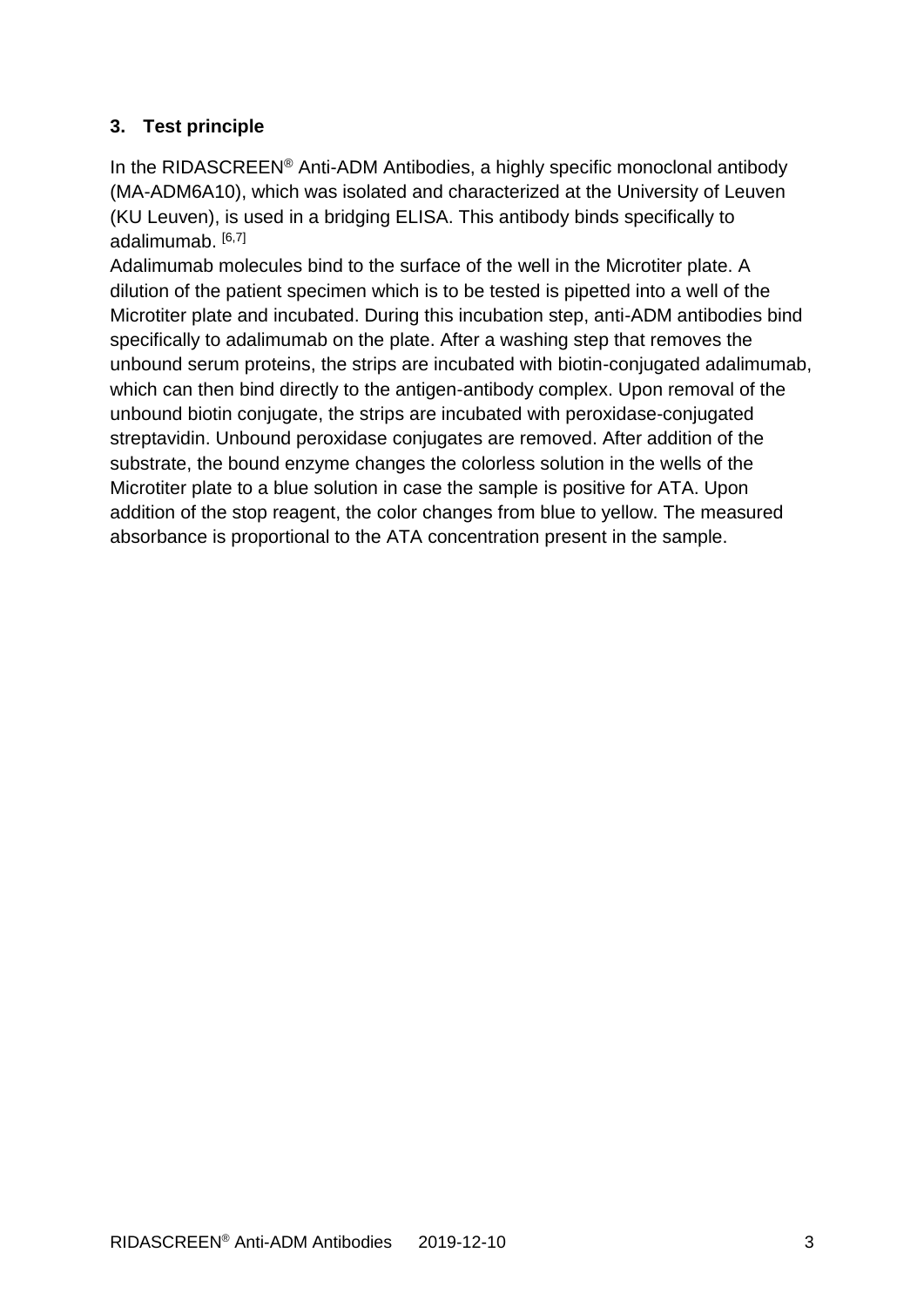#### **4. Reagents provided**

| Plate                    | 96 det.          | Microtiter plate, 12 microwell strips (can be divided) in<br>the strip holder; coated with adalimumab                                                    |
|--------------------------|------------------|----------------------------------------------------------------------------------------------------------------------------------------------------------|
| Standard   1-6           | $1.3$ ml         | 6 Standards; concentrations of the standards 1 to 6:<br>0/0.1/0.5/1/2.5/5 ng/ml anti-ADM MA-ADM6A10;<br>contains 0.09 % NaN <sub>3</sub> ; ready for use |
| Low Controll +           | $1.3$ ml         | Low positive control for ATA; contains 0.375 ng/ml anti-<br>ADM MA-ADM6A10 and 0.09 % NaN <sub>3</sub> ; ready for use                                   |
| Control $ + $            | $1.3$ ml         | Positive control for ATA; contains 3 ng/ml anti-ADM<br>MA-ADM6A10 and 0.09 % NaN <sub>3</sub> ; ready for use                                            |
| <b>Diluent</b>           | $100$ ml         | Sample dilution buffer; contains 0.09 % NaN <sub>3</sub> ; ready for<br>use; colored orange                                                              |
| Conjugate<br>$\mathbf 1$ | $12 \mathrm{ml}$ | Conjugate 1; biotin-conjugated adalimumab; ready for<br>use; colored blue                                                                                |
| Conjugate   2            | $12 \text{ ml}$  | Conjugate 2; peroxidase conjugated streptavidin; ready<br>for use; colored red                                                                           |
| Substrate                | $12 \text{ ml}$  | Substrate; Hydrogen peroxide / tetramethylbenzidine<br>(TMB); ready for use                                                                              |
| Wash                     | 50 ml            | Wash buffer (20-fold conc.); phosphate-buffered NaCl<br>solution; contains detergent and antimicrobial agents                                            |
| Stop                     | 6 ml             | Stop reagent; 0.5 M H <sub>2</sub> SO <sub>4</sub> ; ready for use                                                                                       |
| 4 Plate covers           |                  |                                                                                                                                                          |

One kit is sufficient for 96 determinations.

Information on hazardous substances complies with the labeling requirement. For further details, see the safety data sheets (SDSs) at [www.r-biopharm.com.](http://www.r-biopharm.com/)

## **5. Storage instructions**

All reagents must be stored at 2 - 8 °C and can be used until the expiry date printed on the label. Opened components (reagents, microwell strips) should be stored at 2 - 8 °C until next use and can be held for 6 months. The diluted wash buffer can be used for one month when stored at 2 - 8 °C. Microbial contamination must be prevented. After the expiry date, the quality guarantee is no longer valid. The aluminum bag containing the microwell strips must be opened in such a way that the clip seal is not torn off. Any microwell strips which are not required must immediately be returned to the aluminum bag and stored at 2 - 8 °C. The colorless substrate must also be protected from direct light to prevent it from decomposing or turning blue due to auto-oxidation. Once the substrate has turned blue, it must not be used.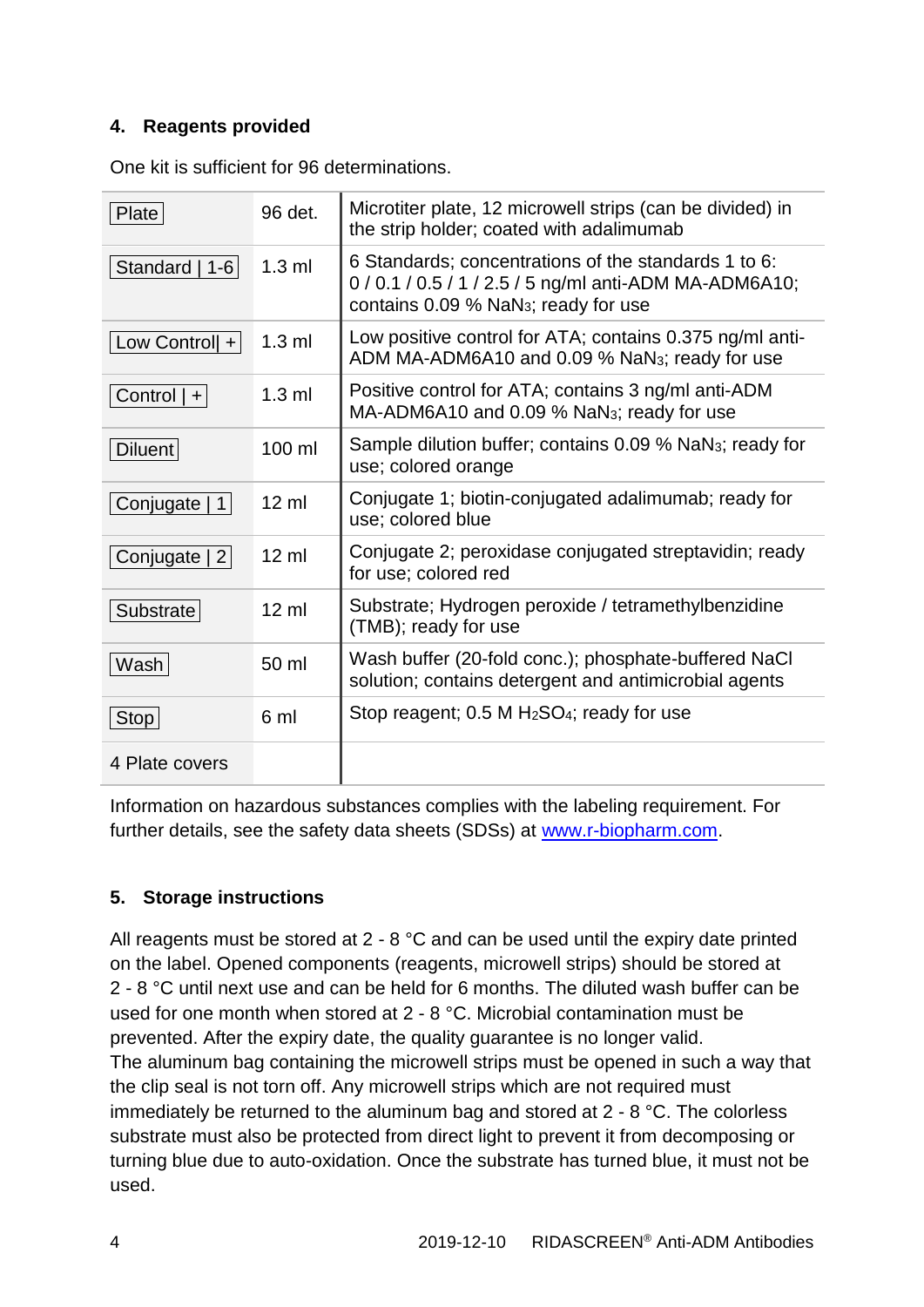## **6. Reagents required but not provided**

## **6.1. Reagents**

- Distilled or deionized water

#### **6.2. Accessories**

- Precision micropipettes and standard laboratory pipettes
- Graduated cylinder (1000 ml)
- Clean glass or plastic tubes for the dilution of the samples
- Stopwatch
- Microplate washer or multichannel pipette (300 µl)
- Microplate reader (450 nm, reference filter 620 nm)
- Filter paper (laboratory towels)
- Waste container with 0.5 % hypochlorite solution
- 37 °C incubator

## **7. Warnings and precautions for the users**

For *in vitro* diagnostic use only.

This test must only be carried out by trained laboratory personnel. The guidelines for working in medical laboratories must be followed and the instructions for carrying out the test must be strictly adhered to.

Do not mix reagents or coated microtiter strips from kits with different lot numbers. The control sera of the kit (Standard 1 - 6, Low positive control, Positive control) were tested for HIV- and HCV-Ab and HBs-Ag and found to be negative. Nevertheless, they should, be treated as potentially infectious and handled according to national safety regulations, just like the patient samples and all materials coming into contact with them.

Samples or reagents must not be pipetted by mouth and contact with injured skin or mucous membranes must be prevented. When handling the samples, wear disposable gloves and when the test is finished, wash your hands. Do not smoke, eat or drink in areas where samples or test reagents are being used.

The stop reagent contains 0.5 M sulphuric acid. Avoid contact with the skin and clothing. If the skin is contaminated with the reagent, rinse it off with water.

The reagents contain NaN<sup>3</sup> as a preservative. This substance must not be allowed to come into contact with the skin or mucous membrane.

The substrate contains Hydrogen peroxide.

## **8. Collection and storage of specimens**

In this assay, EDTA-plasma samples, citrate plasma samples and serum samples may be used. Following collection, the serum should be separated from the clot as quickly as possible to avoid hemolysis. Transfer the serum to a clean storage tube.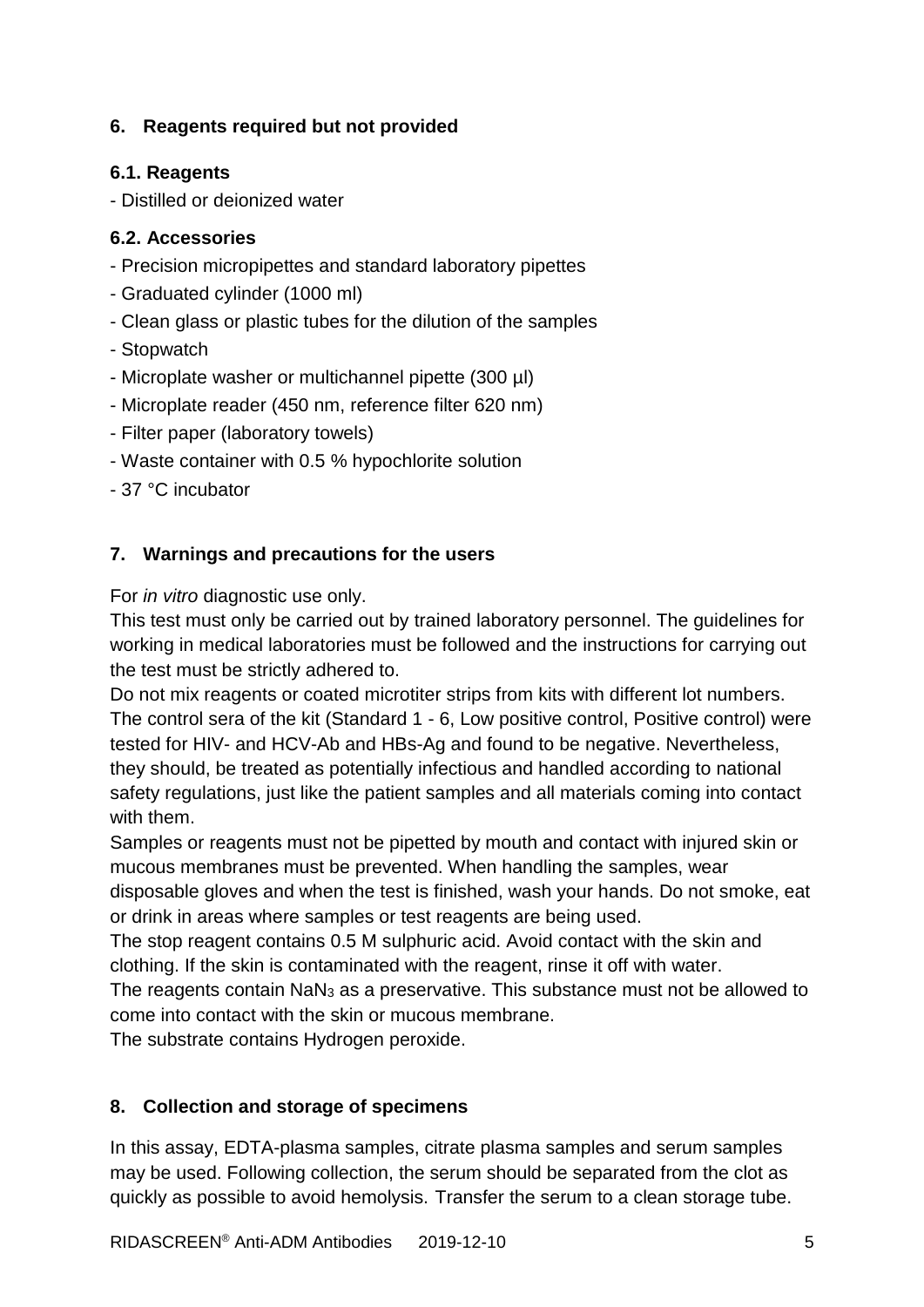Samples can be stored at 2 - 8 °C for 3 - 4 days, or at - 20 °C for at least one year. Repeated freezing and thawing should be avoided. Samples must be diluted in sample diluent (see 9.3.1.).

Diluted samples may be stored for at least 8 hours at room temperature.

# **9. Test procedure**

# **9.1. General information**

All reagents and the Microtiter plate  $\boxed{\text{Place}}$  must be brought to room temperature (20 - 25°C) before use. The microwell strips must not be removed from the aluminum bag until they have reached room temperature. The reagents must be thoroughly mixed immediately before use. Once opened, unused microwell strips (in sealed bags) and the reagents must be stored at 2 - 8°C. Once used, the microwell strips must not be used again. The reagents and microwell strips must not be used if the packaging is damaged or the vials are leaking. In order to prevent cross contamination, the samples must be prevented from coming into direct contact with the kit components. The test must not be carried out in direct sunlight. While incubating, we recommend covering the microwell plate or placing a film on it to prevent evaporation loss.

For instructions on how to perform the assay with ELISA instruments, please contact R-Biopharm AG or your local distributor.

# **9.2. Preparing the wash buffer**

Mix 1 part Wash buffer concentrate Wash with 19 parts distilled water (1:20). Pour 50 ml concentrate in a 1000 ml measuring cylinder and stock up with distilled water to 1000 ml. Reconstituted solution can be stored at least 1 month at 2 - 8°C. At higher temperatures, the concentrated washing solution may appear cloudy without affecting its performance. Upon dilution, the solution will be clear.

# **9.3. Preparing the samples**

Serum or plasma samples can be stored at 2- 8°C for 3 - 4 days, or at -20°C for at least one year (also see chapter 8). Repeated freezing and thawing should be avoided. Samples must be diluted in sample diluent (see 9.3.1.). Diluted samples may be stored for at least 8 hours at room temperature.

# **9.3.1. Sample dilution**

Prepare for each patient sample a dilution of 1:25 and 1:200.

# **a) 1:25 dilution**

By diluting the samples 1:25, ATA concentrations between 2.5 and 125 ng/ml can be determined.

Example: add 25 µl patient sample to 600 µl sample dilution buffer Diluent.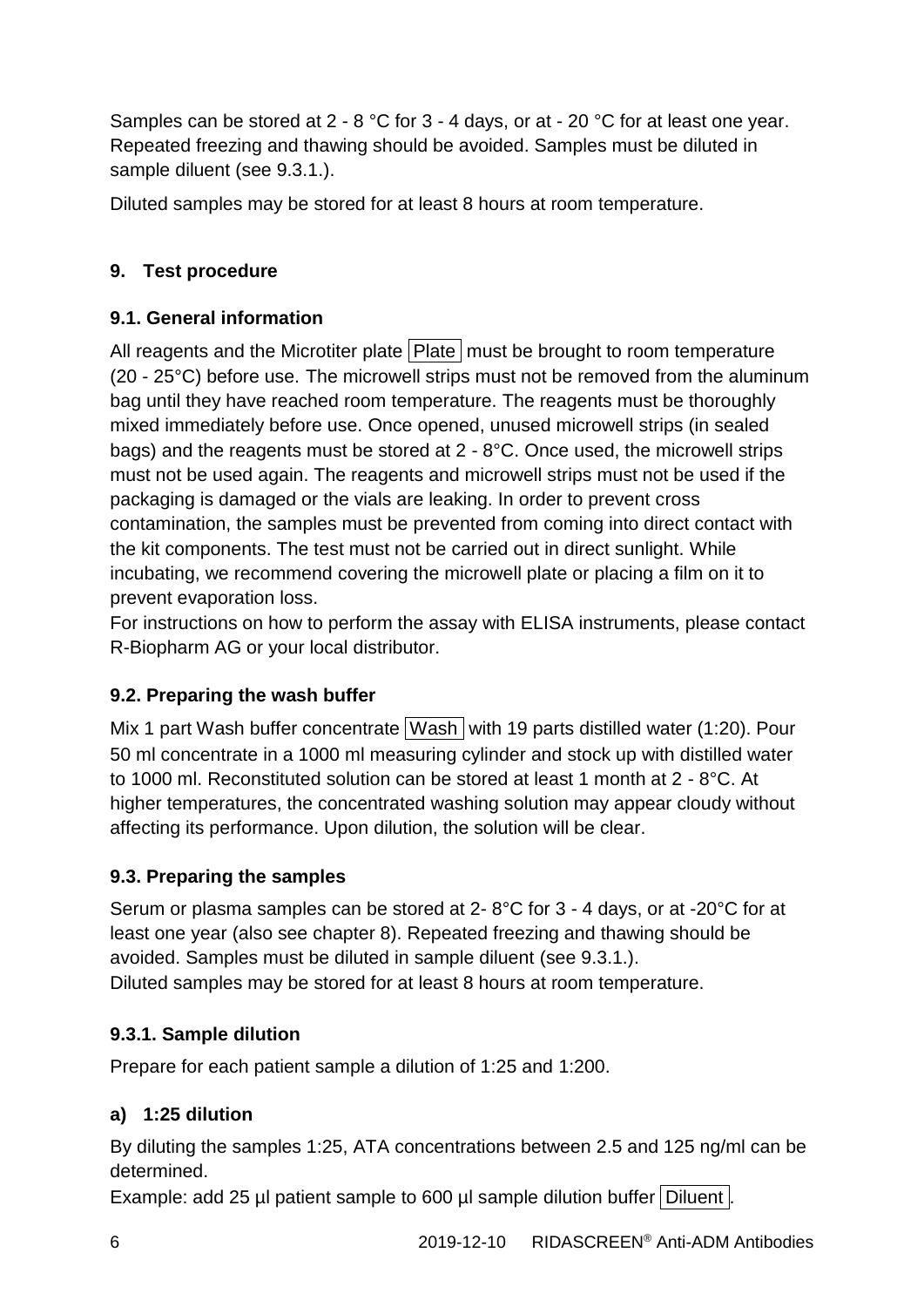If the obtained concentration is lower than 2.5 ng/ml, the result must not be extrapolated and is reported as < 2.5 ng/ml.

If the obtained concentration is higher than 125 ng/ml, the result must not be extrapolated and is reported as > 125 ng/ml.

# **b) 1:200 dilution**

By diluting the samples 1:200, ATA concentrations between 20 and 1000 ng/ml can be determined.

Example: add 100 µl of dilution 1:25 to 700 µl sample dilution buffer Diluent.

If the obtained concentration is lower than 20 ng/ml, the result must not be extrapolated and is reported as < 20 ng/ml.

If the obtained concentration is higher than 1000 ng/ml, the result must not be extrapolated and is reported as > 1000 ng/ml.

If both 1:25 and 1:200 dilutions result in a measurable concentration value, the mean of both values is calculated and reported.

# **9.4. First incubation**

After placing a sufficient number of wells in the strip holder, add 100 µl of standards 1 to 6 Standard | 1 | to  $\overline{\phantom{a}}$  Standard  $\overline{\phantom{a}}$  6  $\overline{\phantom{a}}$ , the positive control  $\overline{\phantom{a}}$  Control  $\overline{\phantom{a}}$  +  $\overline{\phantom{a}}$ , the low positive control  $\boxed{\text{Low Control} + \text{ and the final diluted samples. Although it is}$ recommended to pipette the standards, controls, and samples in duplicate, reliable results are equally obtained by doing the analysis in singlicate. Then cover the plate and incubate for 60 minutes at 37°C.

# **9.5. First washing**

Careful washing is important in order to achieve the correct results and should therefore be carried out strictly in accordance with the instructions. The incubated substance in the wells must be emptied into a waste container containing hypochlorite solution for disinfection. Tap the plate upside down vigorously against absorbent paper to ensure complete removal of liquid from the microwells. Then wash the plate 5 times using 300 µl diluted wash buffer each time (see 9.2). Tap the plate upside down vigorously against absorbent paper to ensure complete

removal of liquid from the microwells.

When using a microplate washer, make sure that the machine is correctly adjusted to the type of microwell plate being used. Also make sure that all of the liquid is sucked away during each washing phase. After washing for the last time, tap the plate upside down vigorously against absorbent paper to ensure complete removal of liquid from the microwells.

# **9.6. Second incubation**

Add 100 µl conjugate1  $\lfloor$ Conjugate  $\rfloor$  1 into each well. Then incubate the covered plate at 37°C for 30 minutes.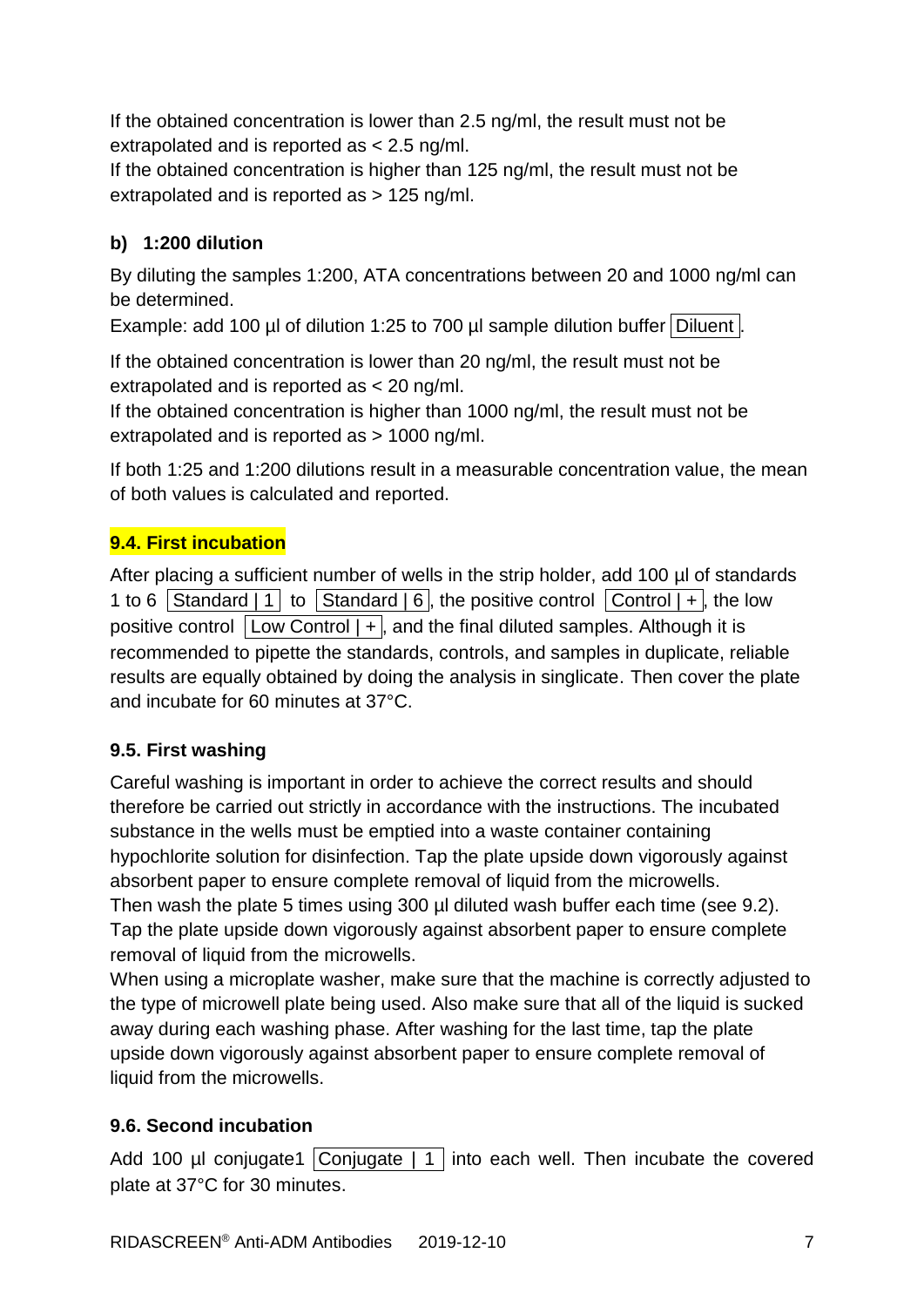## **9.7. Second washing**

The incubated substance in the wells must be emptied into a waste container containing hypochlorite solution for disinfection. Tap the plate upside down vigorously against absorbent paper to ensure complete removal of liquid from the microwells. Then wash the plate 5 times using 300 µl diluted wash buffer each time. Tap the plate upside down vigorously against absorbent paper to ensure complete removal of liquid from the microwells.

## **9.8. Third incubation**

Add 100 µl conjugate  $2$  Conjugate |  $2$  into each well. Then incubate the covered plate at 37°C for 15 minutes.

## **9.9. Third Washing**

The incubated substance in the wells must be emptied into a waste container containing hypochlorite solution for disinfection. Tap the plate upside down vigorously against absorbent paper to ensure complete removal of liquid from the microwells. Then wash the plate 5 times using 300 µl diluted wash buffer each time. Tap the plate upside down vigorously against absorbent paper to ensure complete removal of liquid from the microwells.

## **9.10. Fourth incubation**

Add 100 µl substrate Substrate to each well. Then incubate the plate at 37 °C in the dark for 10 minutes. After this, stop the reaction by adding 50  $\mu$ l stop reagent  $\boxed{\text{Stop}}$ to each well.

After mixing carefully (by lightly tapping the side of the plate) measure the absorbance at 450 nm (reference filter 620 nm) in a plate reader.

# **10. Quality control – indication of instability or expiration of reagents**

For quality control purposes, each Standard 1 to Standard 6 Standard  $|1|$  – Standard  $| 6 |$ , Positive control Control  $| + |$  and Low positive control  $|$ Low control  $| + |$ (each in duplicate recommended) must be used every time the test is carried out to ensure reagent stability and correct test execution.

The following specifications must be met during each run in order to be valid:

O. D. Value for Standard 1 Standard  $|1| < 0.080$ 

O. D. Value for Standard 6 Standard  $| 6 | > 1.400$ 

If one of the specifications is not met, the run should be repeated.

Concentration value for the Low positive control  $|$  Low control  $| + |$ : 0.375 ng/ml, range 0.25 - 0.50 ng/ml

Concentration value for the Positive control  $|Control|$  + : 3 ng/ml, range 2 - 4 ng/ml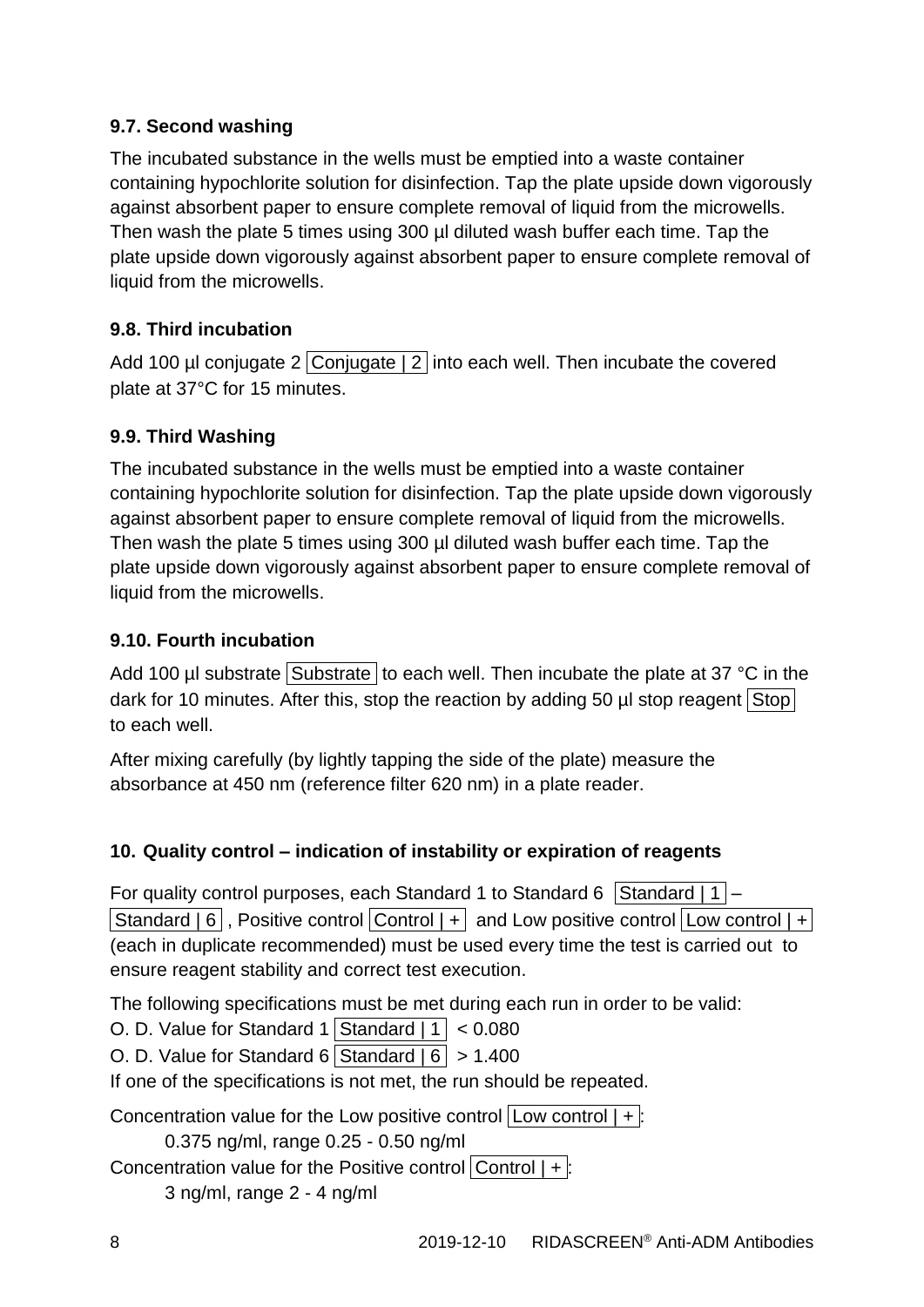If the values differ from those required, if the substrate is turbid or has turned blue before adding to the wells, this may indicate that the reagents have expired. If the stipulated values are not met, the following points must be checked before repeating the test:

- Expiry date of the reagents used
- Functionality of the equipment being used (e.g. calibration)
- Correct test procedure

- Visual inspection of the kit components for contamination or leaks – a substrate solution which has turned blue must not be used.

In case of high background signal (OD Standard  $1 > 0.08$ ) the washing was insufficient. Repeat the test with more vigorous washing (increased number of cycles, soak time).

If the conditions are still not fulfilled after repeating the test, please contact the manufacturer or your local R-Biopharm distributor.

#### **11. Evaluation and interpretation**

For the analysis of the results RIDA®SOFT Win.net is required. The RIDA®SOFT Win.net or an update is available on request from R-Biopharm AG or your local R-Biopharm distributor.

Another evaluation software that provides the 4-parameter logistic-log-model can also be used as an alternative to RIDA®SOFT Win.net.

Evaluation of RIDASCREEN® Anti-ADM Antibodies is achieved by standard curve that must always be processed when running the test.

In final quality control, R-Biopharm AG has determined the target values and the allowed range of concentration for the positive control and low-positive control for each kit lot under optimal test conditions.

The dilution factor must be taken into account when calculating the ATA concentration in patient samples by multiplying the measured concentration by the dilution factor.

- Example: The outcome of 1:25 diluted sample, obtained by interpolation from the calibration curve is 2 ng/ml. The corresponding ATA concentration in the undiluted sample is then 50 ng/ml.
- Example: The outcome of 1:200 diluted sample, obtained by interpolation from the calibration curve is 2 ng/ml. The corresponding ATA concentration in the undiluted sample is then 400 ng/ml.

If both 1:25 and 1:200 dilutions result in a measurable concentration value, the mean of both values is calculated and reported.

If using the RIDA®SOFT Win.net Software this is automatically done when using the appropriate method: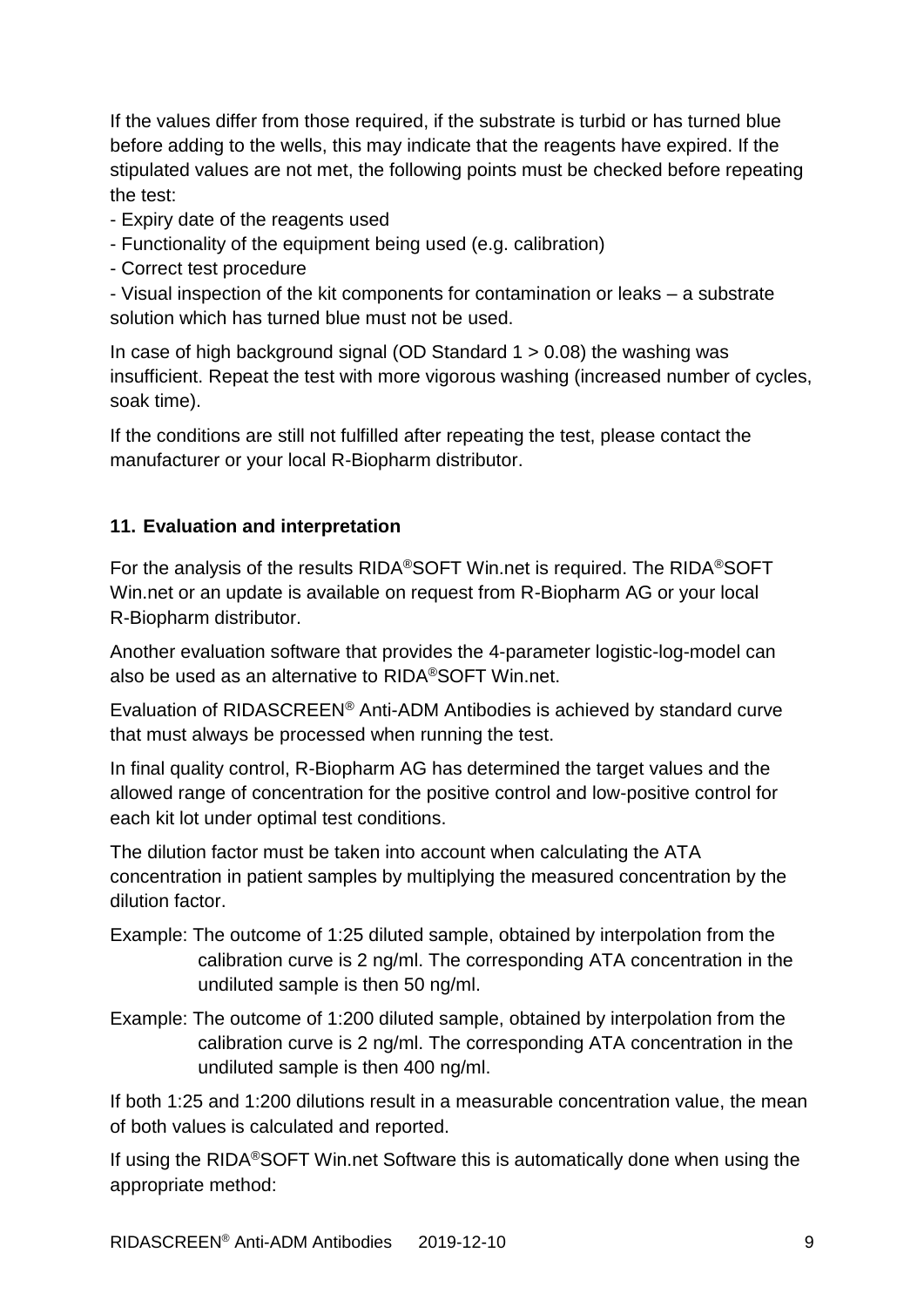For dilution 1:25 select: RIDA®SOFT Win.net method Anti-Adalimumab Antibodies 25.met.

For dilution 1:200 select: RIDA®SOFT Win.net method Anti-Adalimumab Antibodies 200.met.

The concentration is reported in ng/ml.

## **12. Limitations of the method**

The RIDASCREEN® Anti-ADM Antibodies is a drug-sensitive assay and only detects the free, unbound anti-ADM antibodies. For optimal interpretation, it is advised to measure anti-ADM Antibodies in serum/plasma samples collected at trough, just before the next ADM administration.

Individual ATA concentrations, measured using the RIDASCREEN® Anti-ADM Antibodies, cannot be used as a sole indicator for making changes in treatment regimen and each patient should be thoroughly evaluated clinically before changes in treatment regimens are made.

## **13. Performance characteristics**

## **13.1. Example of typical optical density (O.D.) values**

| <b>Standard</b> | <b>O.D.</b> |
|-----------------|-------------|
| 1               | 0.020       |
| $\overline{2}$  | 0.097       |
| 3               | 0.410       |
| 4               | 0.829       |
| 5               | 1.584       |
| 6               | 2.251       |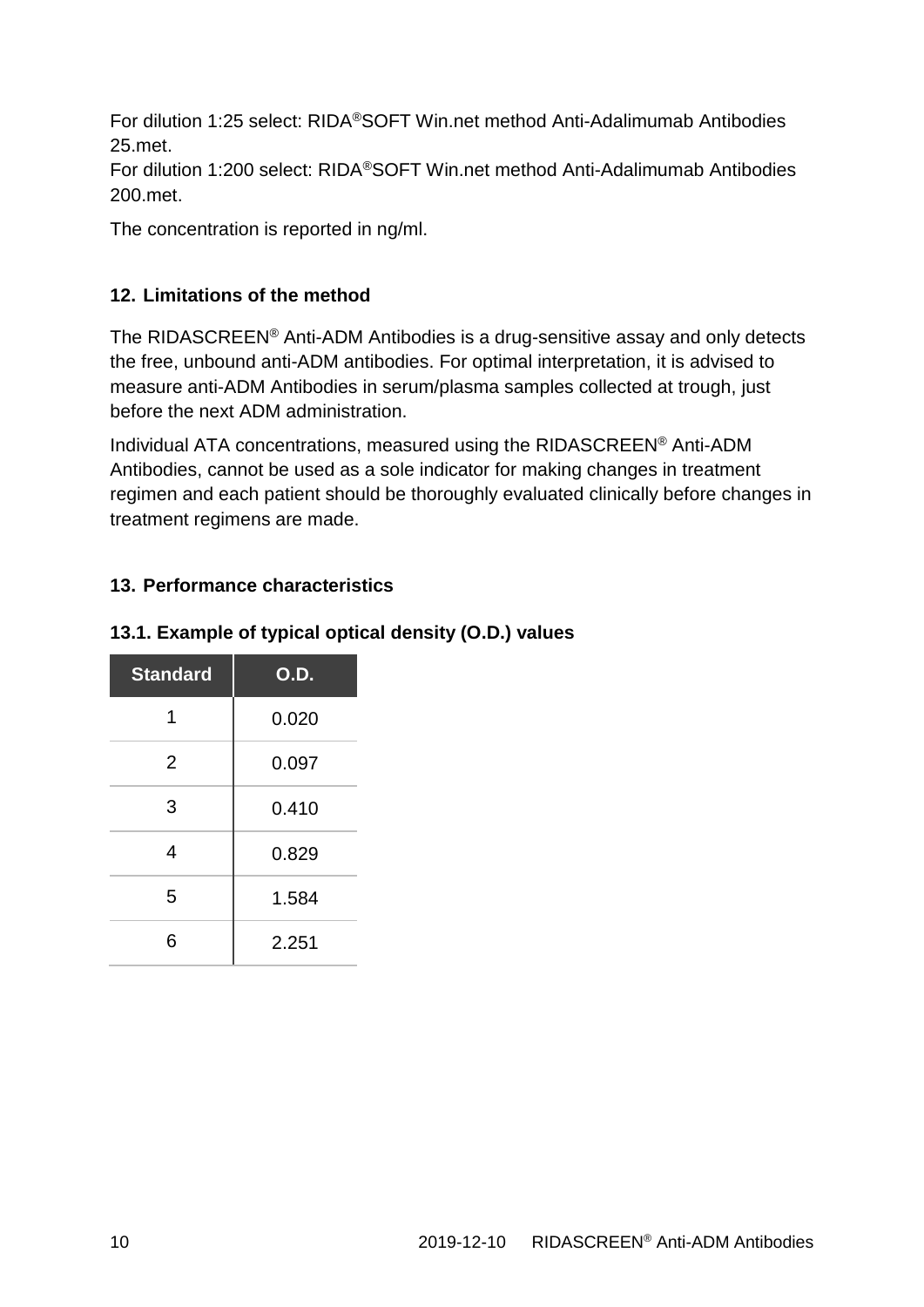#### **13.2. Precision**

#### **13.2.1. Intra-Assay-Precision**

The intra-assay precision was tested in a single run using 4 references in 20 replicates each. The O.D. values from these measurements were used to determine the ATA concentrations via the standard curve, from which the mean value (MV), the standard deviations (SD), and the coefficients of variation (CV) of the measurements were calculated for each sample. The results are listed in the following table.

| Reference    |      | 2    | 3    |      |
|--------------|------|------|------|------|
| Mean (ng/ml) | 0.45 | 0.87 | 1.69 | 3.90 |
| <b>SD</b>    | 0.05 | 0.07 | 0.22 | 0.51 |
| $%$ CV       | 11.3 | 7.9  | 12.8 | 13.1 |

#### **13.2.2. Inter-Assay-Precision**

The inter-assay precision was tested in 3 runs using 2 references. The O.D. values from these measurements were used to determine the ATA concentrations via the standard curve, from which the mean value (MV), the standard deviations (SD), and the coefficients of variation (CV) of the measurements were calculated for each sample. The results are listed in the following table.

| Reference    |      | 2    |
|--------------|------|------|
| Mean (ng/ml) | 0.36 | 2.61 |
| <b>SD</b>    | 0.04 | 0.35 |
| $%$ CV       | 10.5 | 13.2 |

## **13.3. Specificity**

#### **13.3.1. Normal human serum/plasma**

Specificity was evaluated by testing 100 donor samples from non-treated people of Dutch origin. None of the samples showed a detectable concentration of ATA, resulting in a specificity of 100%.

#### **13.3.2. Interference**

The potential interference of rheumatoid factor (RF) in a clinical sample panel of patients suffering from auto-immune diseases and positive for RF was evaluated in the RIDASCREEN® Anti-ADM Antibodies. The results indicated that RF does not interfere in the assay.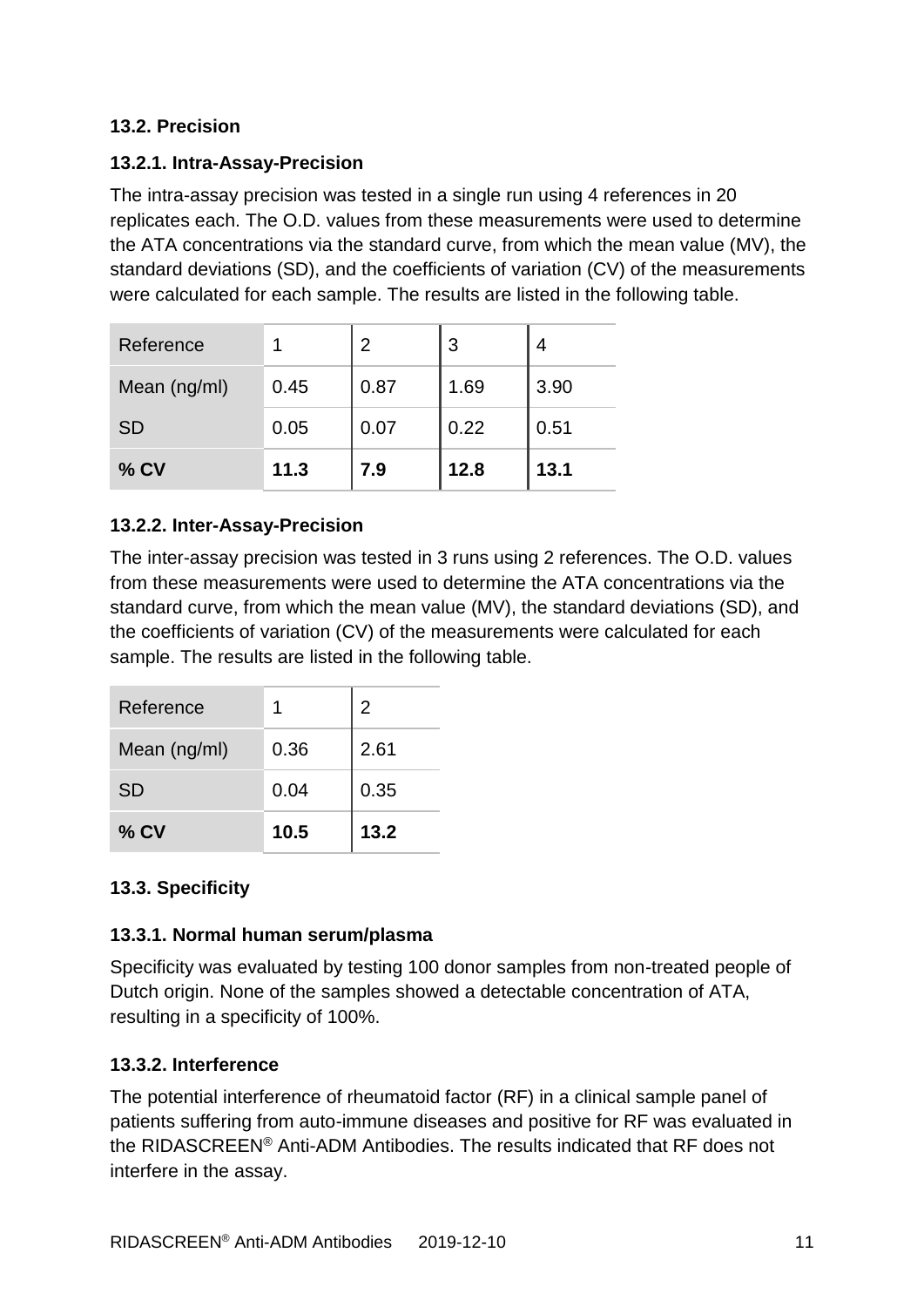A panel of 35 potentially interfering samples was tested. This contained HAMApositive, lipaemic, and haemolytic samples; samples with high levels of bilirubin, cholesterol, and total protein; and samples from pregnant women in the first half of pregnancy. No interaction with the investigated factors was observed.

## **13.4. Analytical sensitivity**

The minimal detectable concentration of ATA is less than 0.06 ng/ml. Taking into account a dilution factor of 1:25, this corresponds to 1.5 ng/ml. Taking into account a dilution factor of 1:200, this corresponds to 12 ng/ml.

For a 1:25 dilution a concentration lower than 2.5 ng/ml, corresponding to the lowest standard, should be reported as < 2.5 ng/ml.

For a 1:200 dilution a concentration lower than 20 ng/ml should be reported as  $<$  20 ng/ml.

## **13.5. Diagnostic sensitivity**

A clinical sample panel with 20 samples was analysed using RIDASCREEN® Anti-ADM Antibodies as well as the reference assay (ATA ELISA) from KU Leuven. The results of RIDASCREEN® Anti-ADM Antibodies were compared with the reference assay. All samples that had detectable ATA concentrations in the reference assay were also found to be positive in RIDASCREEN® Anti-ADM Antibodies (17 samples). These results correspond to a diagnostic sensitivity of 100%.

## **14. Version history**

| <b>Version number</b> | <b>Chapter and description</b> |
|-----------------------|--------------------------------|
| 2019-10-12            | 9.4. First incubation          |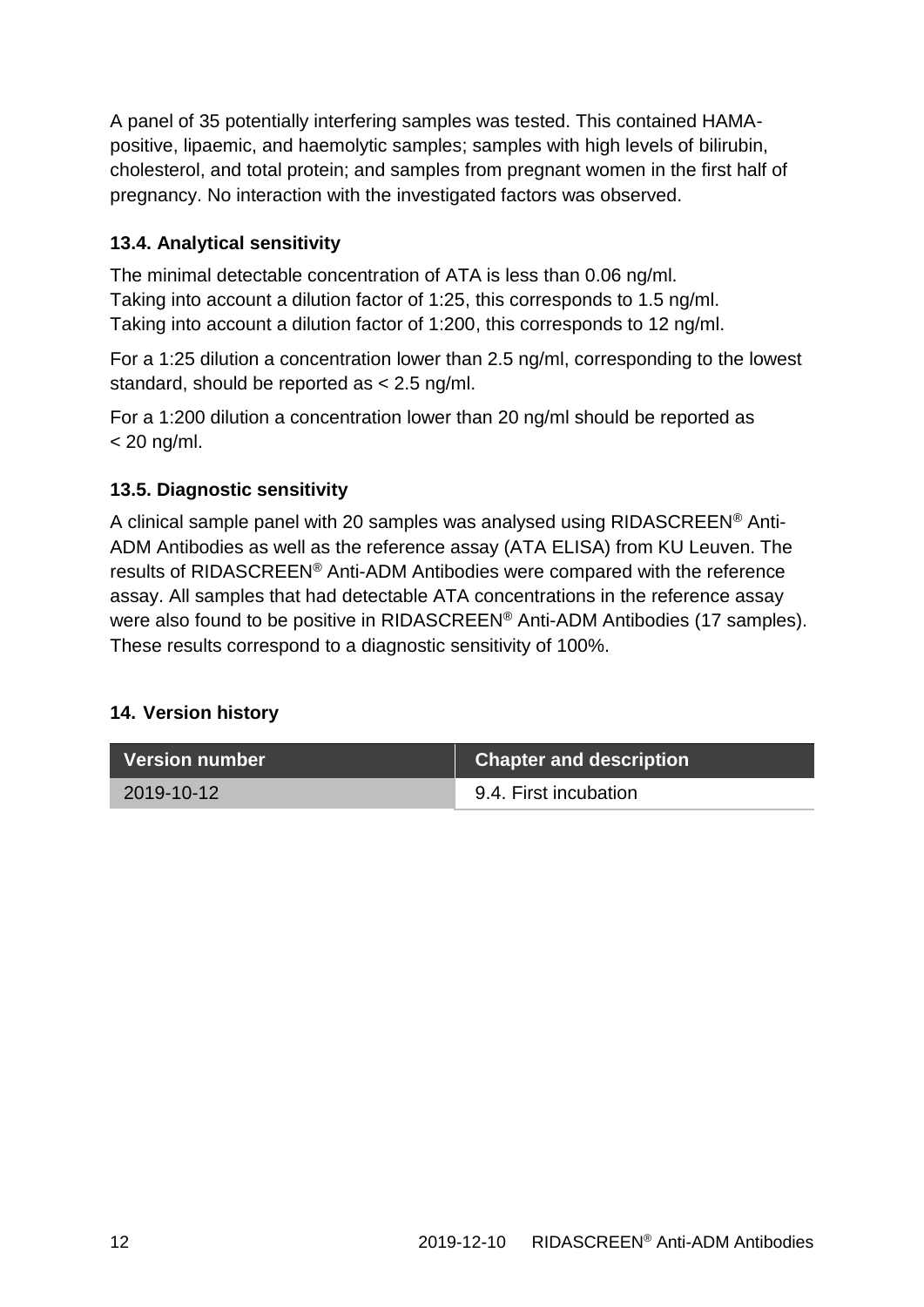# **15. Explanation of symbols**

General symbols

| IVD.           | For <i>in vitro</i> diagnostic use |
|----------------|------------------------------------|
| Ħ              | Consult instructions for use       |
| LOT            | I ot number                        |
| ⊠              | Expiry                             |
| $\chi$         | Store at                           |
| <b>REF</b>     | Article number                     |
| $\mathbf{z}_t$ | Number of tests                    |
|                | Date of manufacture                |
|                | Manufacturer                       |
|                |                                    |

Test specific symbols

| Plate             | Microtiter plate            |
|-------------------|-----------------------------|
| Standard   1-6    | Standard 1 - 6              |
| Low Control $ + $ | Low positive control        |
| Control $ + $     | Positive control            |
| <b>Diluent</b>    | Sample dilution buffer      |
| Conjugate   1     | Conjugate 1                 |
| Conjugate   2     | Conjugate 2                 |
| Substrate         | Substrate                   |
| Washi             | Wash buffer (20-fold conc.) |
| <b>Stop</b>       | Stop reagent                |